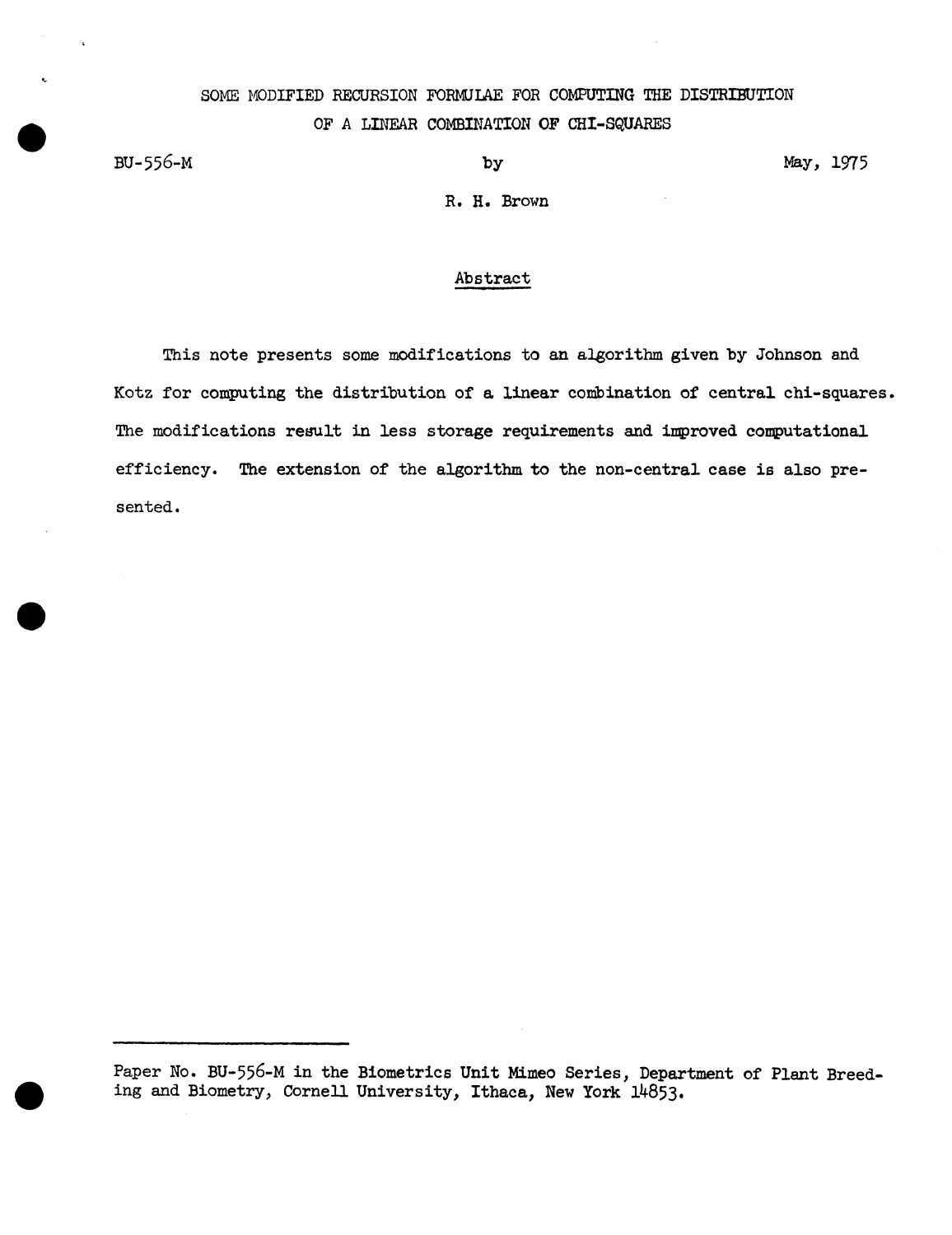## SOME MODIFIED RECURSION FORMJLAE FOR COMPUTING THE DISTRIBUTION OF *A* LINEAR COMBINATION OF CHI-SQUARES

BU-556-M by May, 1975

#### R. H. Brown

#### 1. Introduction

In many practical situations the statistics used in testing or estimation procedures can be expressed as quadratic forms in jointly normally distributed random variables where the matrix of the quadratic form is not idempotent. Examples of such situations include inferences on variance components, certain variable selection problems, and synthesis of error terms in unbalanced data.

The problem of computing the cumulative distribution function of these statistics is complicated. A convenient approximation to the c.d.f. for positive definite quadratic forms is given by Jensen and Solomon (2] who also review various other approximations. Algorithms for the computation of the exact c.d.f. are given by Imhof [1] for general non-definite forms, and Johnson and Kotz [3] for positive definite central forms.

This note presents some modifications to the recursion formulae given by Johnson and Kotz which alleviate some of the computational disadvantages of their algorithm. The extension of the algorithm to the non-central case is also provided and some results on the stability of the modified formulae are presented.

#### 2. The Central Case

Let  $Q = Y'AY$  where Y is an n  $\times$  1 vector of random variables with a multivariate normal distribution with mean vector 0 and variance matrix  $\Sigma = T'T$  which

Paper No. BU-556-M in the Biometrics Unit Mimeo Series, Department of Plant Breeding and Biometry, Cornell University, Ithaca, New York 14853·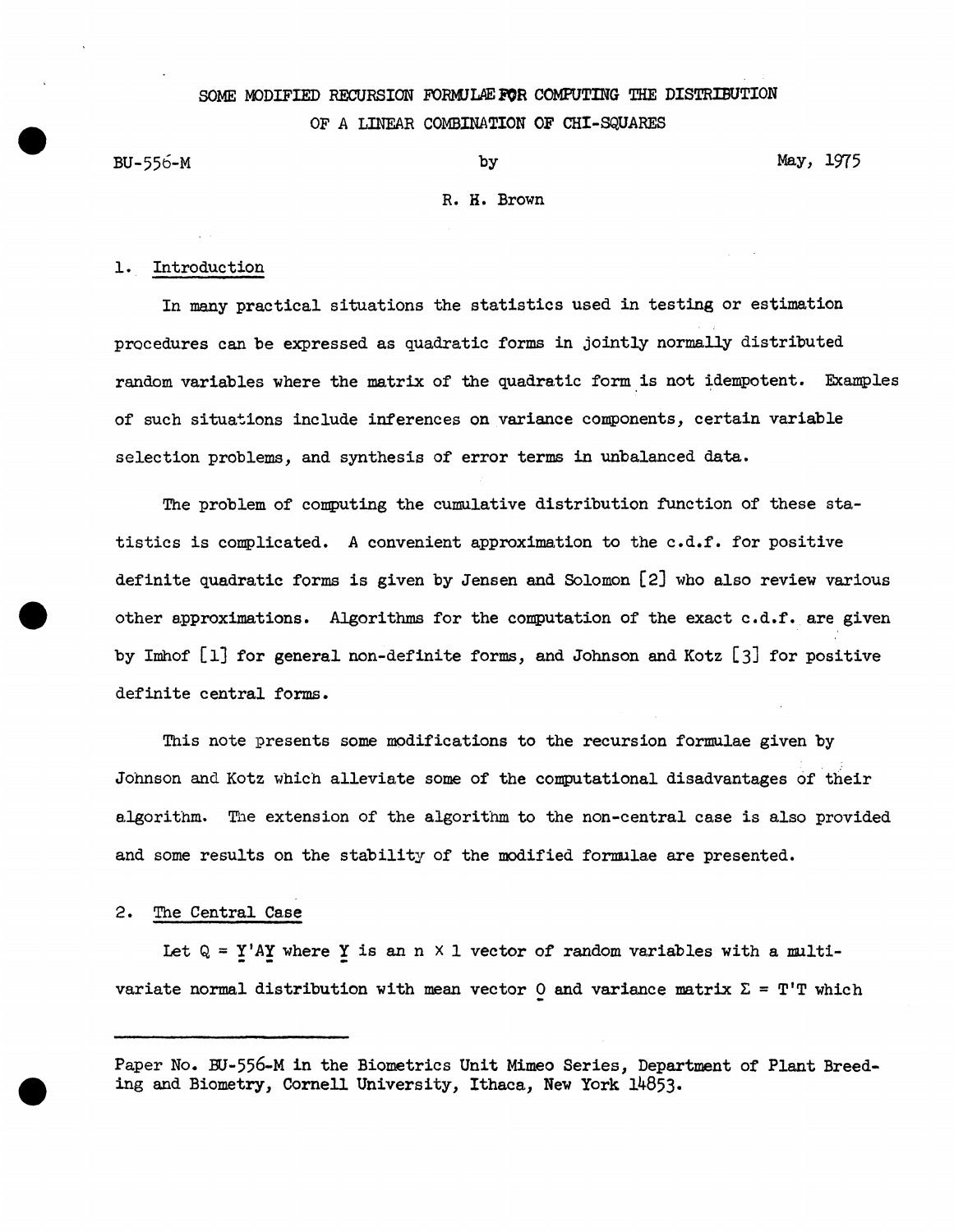is assumed positive definite. Then

$$
Q = \sum_{i=1}^{n} \alpha_i z_i^2
$$

where  $\alpha_1 \geq \cdots \geq \alpha_n$  are the characteristic roots of TAT' and  $z_i = \underline{p}_i^T{T'}^{-1}$  where  $\underline{p}_i$ is the characteristic vector of TAT' associated with  $\alpha_i$ . The  $z_i$  are i.i.d. N(0,1). Based on earlier analytic work (Kotz, Johnson, and Boyd [4]) Johnson and Kotz give the c.d.f. of Q as

$$
(2.2) \quad F(y) = Pr(Q \leq y)
$$

$$
= \Pr(X_{n}^{2} \leq y) + \frac{(y/2\beta)^{n/2} e^{-y/2\beta}}{\Gamma(n/2 + 1)} \cdot \sum_{j=1}^{\infty} c_j \ell_j^{(n+2)}(y/2\beta)
$$

where  $X_{n}^{2}$  denotes a central chi-squared random variable with n degrees of freedom and

(2.3) 
$$
\ell_j^{(n)}(x) = \frac{1}{2} F_1(-1; \frac{1}{2}n; x) = \frac{\Gamma(n/2) \cdot 1!}{\Gamma(n/2 + 1)} \cdot \frac{\Gamma(n/2-1)}{1} (x)
$$

with  $L_1^{(a)}(x)$  being the generalized Laguerre polynomial of degree j,

$$
\beta = (\alpha_1 + \alpha_n)/2
$$

$$
(2.5) \t c_0 = 1, c_j = j^{-1} \cdot \sum_{i=0}^{j-1} d_{j-i} \cdot c_i, j = 1, 2, \cdots
$$

with

$$
d_k = \frac{1}{2} \cdot \sum_{i=1}^{n} (1 - \alpha_i/\beta)^k = \frac{1}{2} \cdot \sum_{i=1}^{n} \gamma_i^k.
$$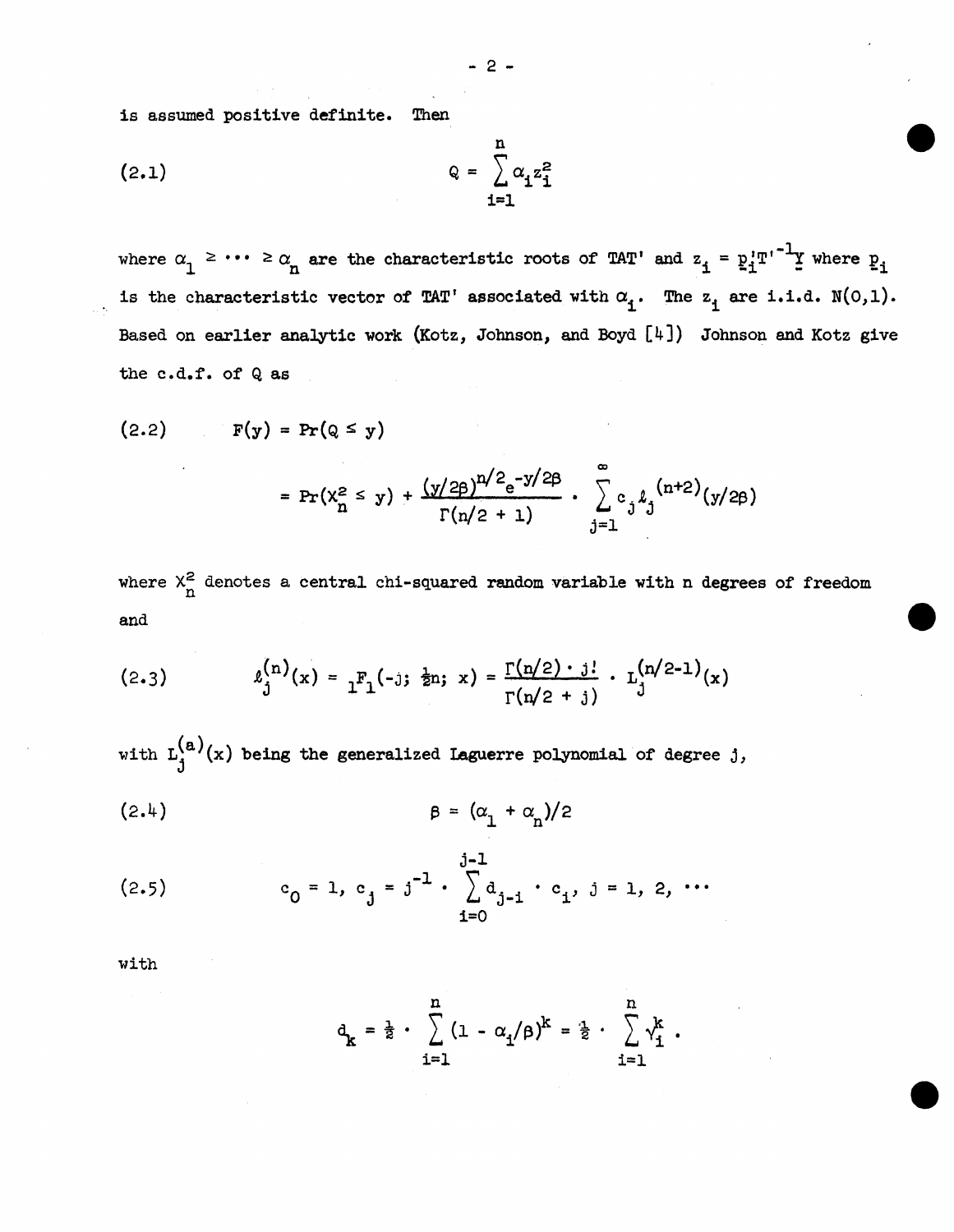Let t = y/ $\beta$ . Then the Johnson and Kotz algorithm computes the  $\ell_1^{(n+2)}(t/2)$ from the recursion

$$
p_0 = 1, p_1 = 1 - t/n,
$$

$$
p_{j} = \ell_{j}^{(n)}(t/2) = (2 - \frac{n + t}{n + 2 \cdot j - 2}) \cdot p_{j-1} - (1 - \frac{n}{n + 2 \cdot j - 2}) \cdot p_{j-2}
$$

and computes the  $c_j$  directly from  $(2.5)$ . The summation is carried out until two successive terms are less than some prescribed tolerance.

The use of  $(2.5)$  to compute the  $c_j$  implies two related disadvantages:

- (a) All of the previously computed  $c_j$  and  $d_j$  must be held in storage. This means that two work vectors are required, the dimension of which depends on the number of partial sums required for convergence. This is generally much greater than n, the dimension of Y.
- (b) The number of operations required to compute  $c_j$  is a function of j. As more coefficients are computed, more and more operations are needed to compute the next coefficient.

The following modifications of (2.5) overcome both of these disadvantages. We have from  $(2.5)$ :

$$
j \cdot c_j = \sum_{i=0}^{j-1} d_{j-i} \cdot c_i
$$

$$
= \sum_{s=1}^{j} d_s c_{j-s}
$$

$$
= \frac{1}{2} \cdot \sum_{s=1}^{j} \left(\sum_{r=1}^{n} v_r^s\right) \cdot c_{j-s}
$$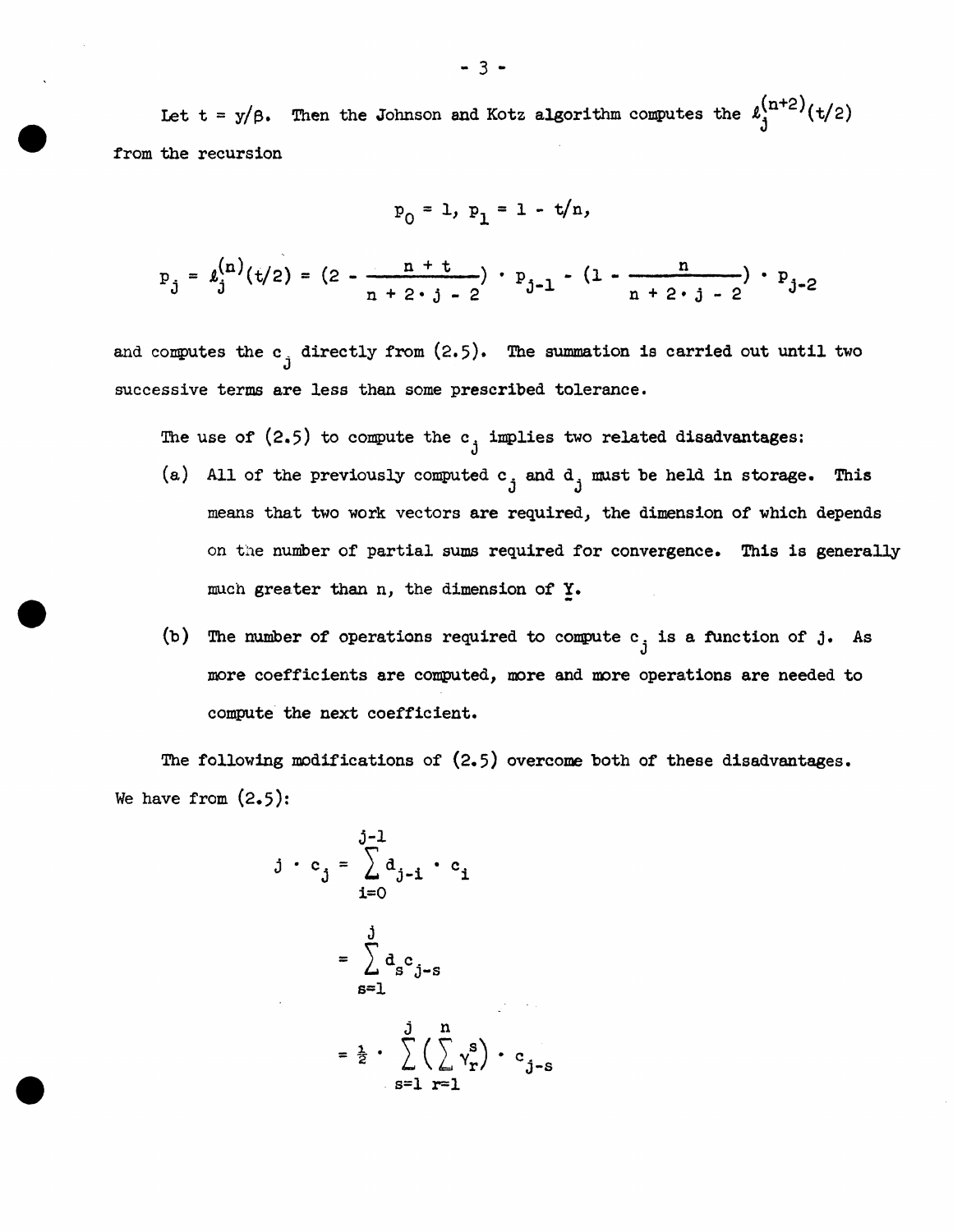$$
= \frac{1}{2} \cdot \sum_{r=1}^{n} \left( \sum_{s=1}^{j} v_r^s \cdot c_{j-s} \right)
$$
  
\n
$$
= \frac{1}{2} \cdot \sum_{r=1}^{n} b_{r,j} \quad \text{with} \quad b_{r,j} = \sum_{s=1}^{j} v_r^s \cdot c_{j-s}.
$$

Similarly,

(2.6) 
$$
(j + 1) \cdot c_{j+1} = \frac{1}{2} \cdot \sum_{r=1}^{n} b_{r,j+1}
$$
  
\nwith  $b_{r,j+1} = \sum_{s=1}^{j+1} v_r^s \cdot c_{j+1-s}$   
\n
$$
= \sum_{i=0}^{j} v_r^{i+1} \cdot c_{j-i}
$$
\n
$$
= v_r \cdot c_j + v_r \cdot \sum_{i=1}^{j} v_r^i \cdot c_{j-i}
$$
\n(2.7) 
$$
= v_r \cdot (c_j + b_{r,j}).
$$

There are only n of the  $b_{r,j}$ 's which are updated (i.e., overwritten) recursively using  $(2.7)$ , and then  $c_{j+1}$  computed using  $(2.6)$ . Only the last coefficient needs to be saved rather than all of the previous coefficients.

*A* comparison of the number of multiplications required by the two methods illustrates the advantages of equations  $(2.6)$  and  $(2.7)$ . Using  $(2.5)$  directly, n multiplications are required in order to compute  $d_{j+1}$  with j additional multiplications needed in order to form the inner product of the d's and c's. With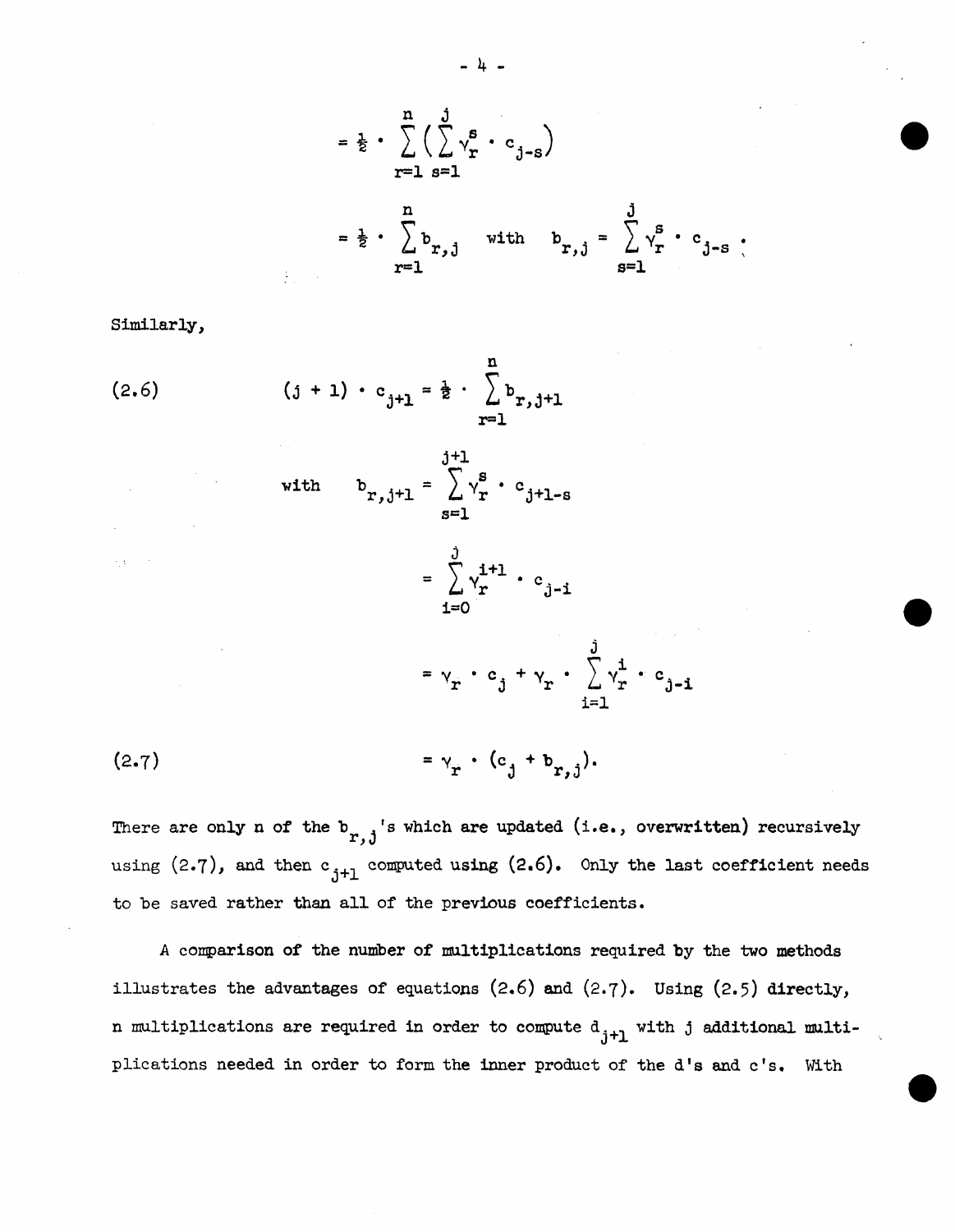equation (2.7), n multiplications are needed to update the  $b_{r,j}$ 's. No additional multiplications are needed in equation  $(2.6)$ . The  $d_i$ 's are never computed explicitly and hence do not require any storage. Clearly, as j increases the accumulated savings become quite significant.

### 3· The Non-Central Case

As before, let  $Q = Y'AY$  where Y is an n X 1 vector of random variables with a multivariate normal distribution. However, now the mean vector of  $\frac{\mathbf{y}}{\mathbf{x}}$  is  $\mu \neq 0$ and the variance matrix of  $Y$  is  $\Sigma = T'T$  which is positive definite. Then

(3.1) 
$$
Q = \sum_{i=1}^{n} \alpha_i (z_i + \delta_i)^2
$$

where  $\alpha_1 \geq \cdots \geq \alpha_n$  are the characteristic roots of TAT',  $z_i = p_i'(T^{i-1}Y - T^{i-1}\mu)$ ,  $\delta_i = p_i'T^{i-1}\mu$ , where  $p_i$  is the characteristic vector of TAT' associated with  $\alpha_i$ . The  $z_i$  are i.i.d.  $N(0,1)$ .

Kotz, Johnson, and Boyd  $[5]$  give the c.d.f. of Q by the expansion  $(2.2)$  where the coefficient  $c<sub>1</sub>$  are now determined by

(3.2) 
$$
c_0 = 1, c_j = j^{-1} \cdot \sum_{i=0}^{j-1} d_{j-i} \cdot c_i
$$
  
with  $d_k = -\frac{1}{2}k \cdot \sum_{i=1}^{n} \delta_i^2 \cdot \gamma_i^{k-1} + \frac{1}{2} \cdot \sum_{i=1}^{n} (1 + k \cdot \delta_i^2) \gamma_i^k$ 

where  $y_i = (1 - \alpha_i/\beta)$ .

Algebra similar to that preceding  $(2.6)$  gives:

(3.3) 
$$
j \cdot c_j = \frac{1}{2} \cdot \sum_{r=1}^{n} b_{r,j} + \frac{1}{2} \cdot \sum_{r=1}^{n} v_r \cdot f_{r,j} - \frac{1}{2} \cdot \sum_{r=1}^{n} f_{r,j}
$$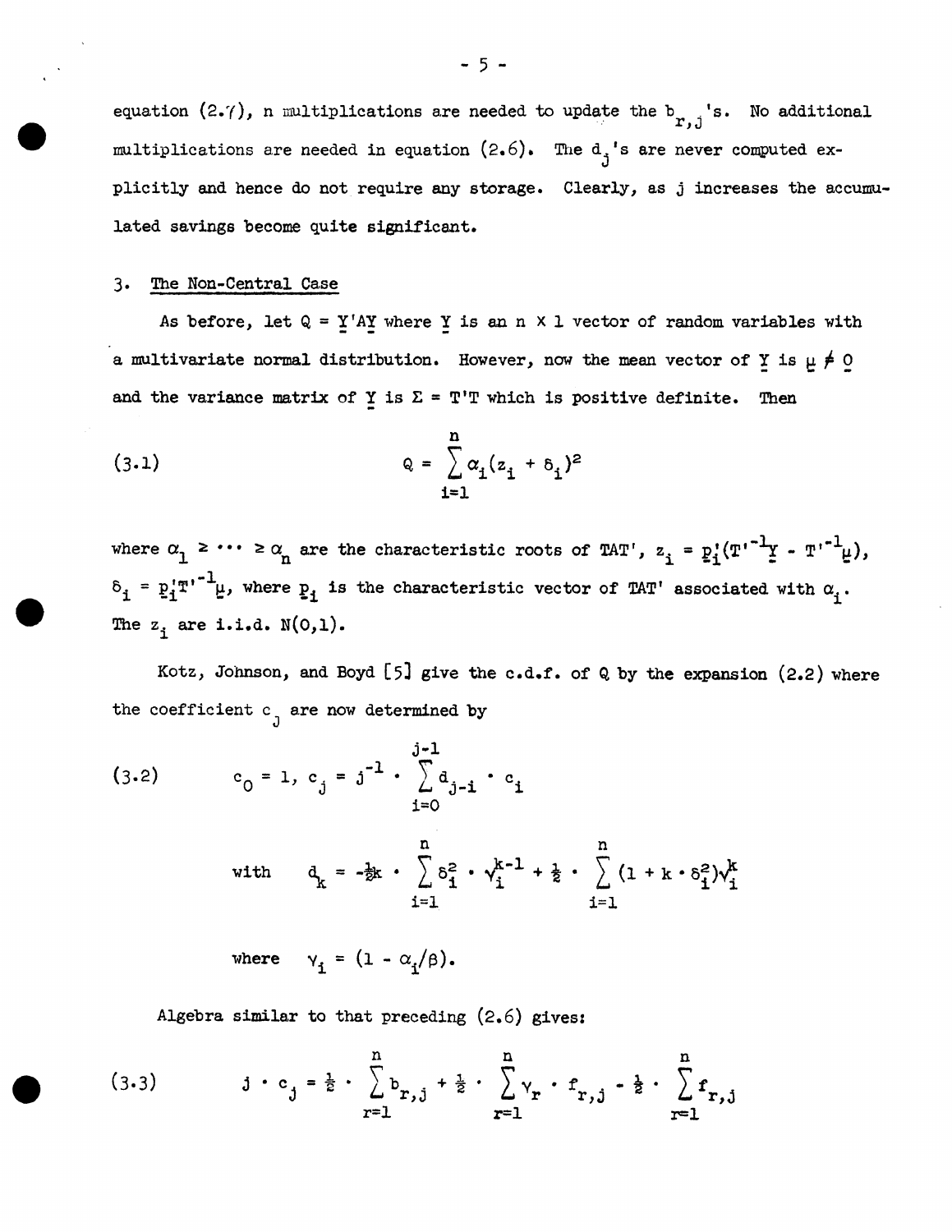where 
$$
b_{r,j}
$$
 is given by (2.6) and

$$
f_{r,j} = \delta_r^2 \cdot \sum_{i=1}^{j} i \cdot \gamma_r^{i-1} \cdot c_{j-i}.
$$

We have also that:

$$
(j + 1) \cdot c_{j+1} = \frac{1}{2} \cdot \sum_{r=1}^{n} b_{r,j+1} + \frac{1}{2} \cdot \sum_{r=1}^{n} \gamma_r \cdot f_{r,j+1} - \frac{1}{2} \cdot \sum_{r=1}^{n} f_{r,j+1}.
$$

Equation (2.7) can be used to update the  $b_{r,j}$ 's. For the  $f_{r,j}$ 's, we have:

$$
f_{r,j+1} = \delta_r^2 \cdot \sum_{i=1}^{j+1} \cdot \gamma_r^{i-1} \cdot c_{j+1-i}
$$
  
\n
$$
= \delta_r^2 \cdot \sum_{s=0}^{j} (s+1) \cdot \gamma_r^s \cdot c_{j-s}
$$
  
\n
$$
= \delta_r^2 \cdot \sum_{s=0}^{j} \gamma_r^s \cdot c_{j-s} + \gamma_r \cdot \delta_r^2 \cdot \sum_{s=1}^{j} s \cdot \gamma_r^{s-1} \cdot c_{j-s}
$$
  
\n
$$
= \delta_r^2 \cdot (c_j + b_{r,j}) + \gamma_r \cdot f_{r,j}
$$
  
\n(3.4)  
\n
$$
= \delta_r^2 \cdot (c_j + b_{r,j}) + f_{r,j+\frac{1}{2}}.
$$

Then the algorithm to compute c<sub>j</sub> from the  $b_{r,j-1}$ 's and the  $f_{r,j-\frac{1}{2}}$ 's would be as follows:

(i) Compute 
$$
b_{r,j}
$$
 using (2.7).  
\n(ii) Compute  $f_{r,j}$  using (3.4).  
\n(iii) One =  $\left(\sum_{r=1}^{n} b_{r,j}\right) - \left(\sum_{r=1}^{n} f_{r,j}\right)$ .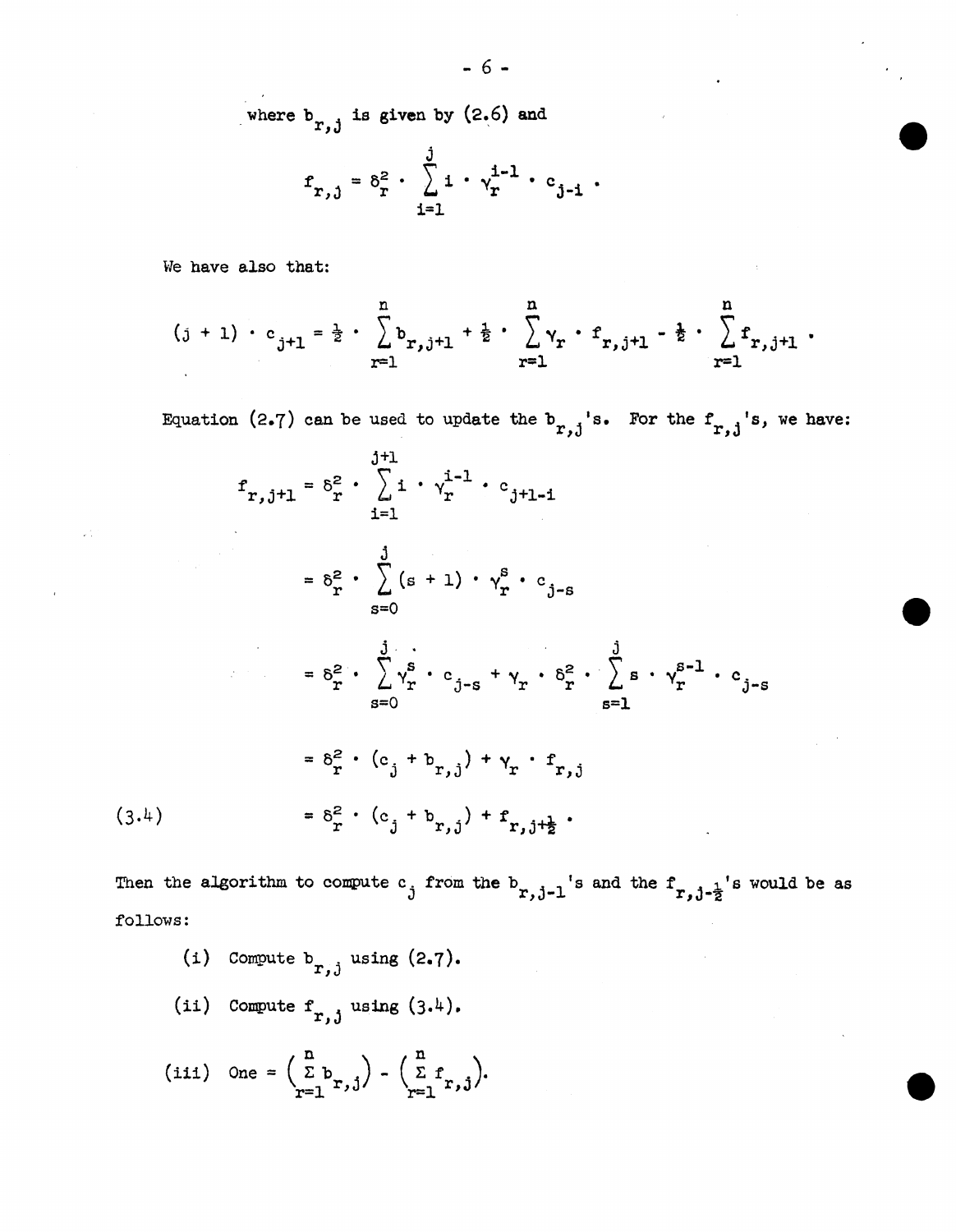(iv) Compute 
$$
f_{r,j+\frac{1}{2}} = \gamma_r \cdot f_{r,j}
$$
.  
\n(v) Two =  $\sum_{r=1}^{n} f_{r,j+\frac{1}{2}}$ .  
\n(vi)  $c_j = (\text{one} + \text{two})/(2 \cdot j)$ .

## 4. A Simple Error Analysis

 $\sim$   $\sim$ 

Assume that at the  $k^{\text{th}}$  stage the coefficients  $c_{\text{i}}$  have been computed such that  $c_i = c_i^1 + \epsilon_i$ , i = 0, 1,  $\cdots$ , k - 1, where  $c_i^1$  is the true coefficient. Using (2.5),  $c_k$  would be evaluated as:

$$
c_{k} = \sum_{i=0}^{k-1} d_{k-i} \cdot c_{i}
$$
\n
$$
= \sum_{i=0}^{k-1} d_{k-i} \cdot (c_{i} + \epsilon_{i})
$$
\n
$$
= \sum_{i=0}^{k-1} d_{k-i} \cdot c_{i} + \sum_{i=0}^{k-1} d_{k-i} \cdot \epsilon_{i}
$$
\n
$$
= c_{k}^{i} + \sum_{i=0}^{k-1} d_{k-i} \cdot \epsilon_{i}.
$$

Using (2.6) and (2.7), we have:

$$
c_k = \sum_{r=1}^{n} b_{r,k}
$$
  
= 
$$
\sum_{r=1}^{n} \gamma_r \cdot (c_{k-1} + b_{r,k-1})
$$

- 7 -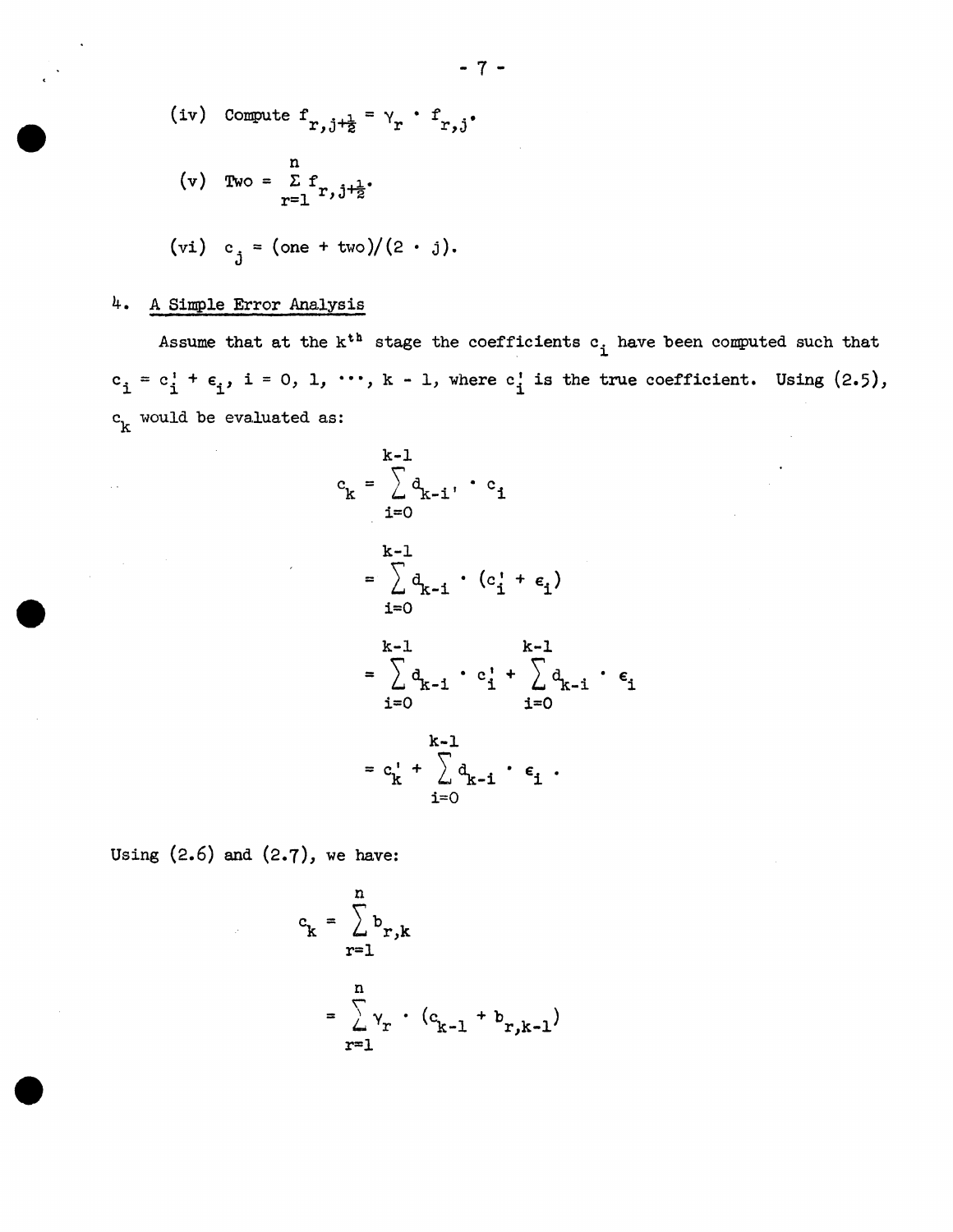$$
= \sum_{r=1}^{n} \gamma_r \cdot (c_{k-1}^1 + \epsilon_{k-1}^1 + b_{r,k-1})
$$
  

$$
= \sum_{r=1}^{n} \gamma_r \cdot (c_{k-1}^1 + b_{r,k-1}) + \epsilon_{k-1} \sum_{r=1}^{n} \gamma_r
$$
  

$$
= c_k^1 + \epsilon_{k-1} \cdot d_1.
$$

In other words, using (2.6) and (2.7) the error in the computed value of  $c_{\mathbf{k}}$  is a function of the error in only the last coefficient, whereas using (2.5) involves an error which is a linear combination of the errors in all the previous coefficients. The same would be true in the non-central case.

The above comments neglect errors in the  $d_r$ 's and the  $b_{r,k}$ 's. However, it is clear from  $(2.5)$  that the  $d_r$ 's would be computed as

$$
d_r = \sum_{r=1}^{n} Y_r \cdot d_{r,k-1} \quad \text{where} \quad d_{r,k-1} = Y_r^{k-1}.
$$

This is essentially the same recurrence as used in  $(2.7)$  and it then seems reasonable to assume that the  $d_{r,k}$ <sup>'s</sup> and the  $b_{r,k}$ <sup>'s</sup> are computed with approximately the same relative precision.

### 5. Some Refinements

A considerable increase in efficiency in terms of both storage requirements and number of operations can be achieved if the number of distinct roots of TAT' is much less than n. If there are k distinct roots occurring with multiplicities  $m_i$ , i = 1, 2,  $\cdots$ , k, then there are only k distinct  $\gamma_r$ 's and equation  $(2.6)$  becomes:

- 8 -

وريء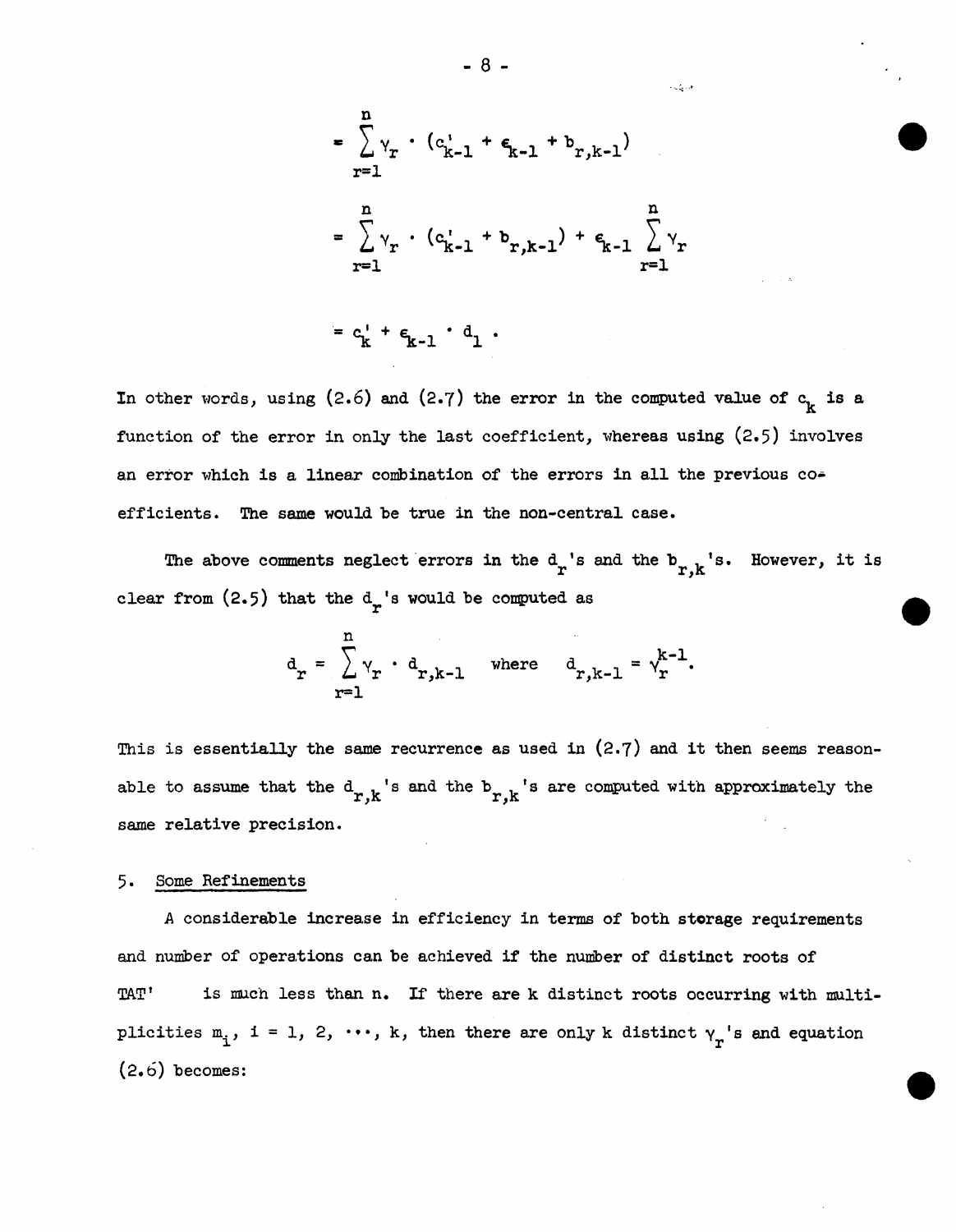(5.1) 
$$
(j + 1) \cdot c_{j+1} = \frac{1}{2} \cdot \sum_{r=1}^{k} m_r \cdot b_{r,j+1}
$$
.

Only the distinct  $b_{r,j}$ 's are required in storage (along with the corresponding  $m_r$ ) and are updated in the same way as before. A similar modification to (3.3) gives:

(5.2) 
$$
j \cdot c_j = \frac{1}{2} \cdot \sum_{r=1}^{k} m_r \cdot b_{r,j} + \frac{1}{2} \cdot \sum_{r=1}^{k} \gamma_r \cdot f_{r,j} - \frac{1}{2} \cdot \sum_{r=1}^{k} f_{r,j}.
$$

Suppose that it is desired to evaluate

(5.3) 
$$
\Pr\left[\sum_{i=1}^{n} \alpha_i \cdot (z_1 + \delta_i)^2 \leq \sum_{j=1}^{m} \beta_j \cdot (w_j + \lambda_j)^2\right]
$$

where the  $z_i$  and  $w_i$  are i.i.d.  $N(0,1)$ . Writing this as

$$
\mathbb{E}_{\underline{w}}\biggl\{\Pr\biggl[\sum_{i=1}^n \alpha_i \cdot (z_i + \delta_i)^2 \leq \sum_{j=1}^m \beta_j \cdot (x_j + \lambda_j)^2\biggr] |v_j = x_j, \ j = 1, \ \cdots, \ m\biggr\},\
$$

the preceding algorithm can be used at each point of a quadrature formula to numerically evaluate  $(5.3)$ . Noting that the coefficients  $c_j$  depend only on the  $\alpha$ <sub>i</sub> and the  $\delta$ <sub>i</sub> and not on the point at which the c.d.f. is evaluated, it is not necessary to recompute them at every point of the quadrature if they can be held in storage. If m is small, this can be expected to be reasonably efficient. In particular if there is only one distinct value of  $\beta_{\hat{A}}$  occurring with multiplicity m, the modifications presented above lead to an efficient algorithm for computing the c,d.f. of the doubly non-central F statistic.

- 9 -